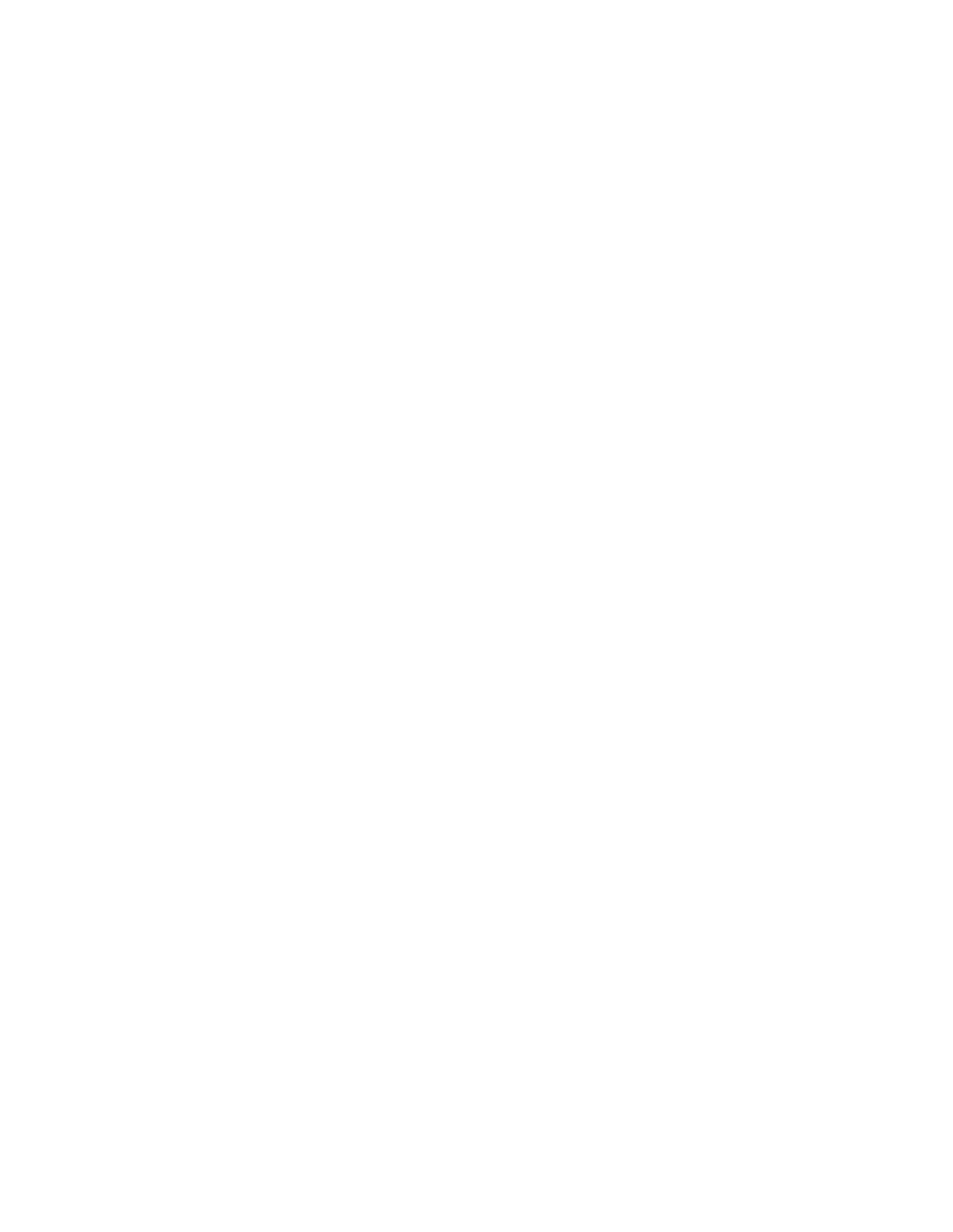# Dynamic Window Decoding for LDPC Convolutional Codes in Low-Latency Optical Communications

Tian Xia<sup>1,2</sup>, Toshiaki Koike-Akino<sup>1</sup>, David S. Millar<sup>1</sup>, Keisuke Kojima<sup>1</sup>, Kieran Parsons<sup>1</sup>, Yoshikuni Miyata<sup>3</sup>, Kenya Sugihara<sup>3</sup>, Wataru Matsumoto<sup>3</sup>

<sup>1</sup> *Mitsubishi Electric Research Labs. (MERL), 201 Broadway, Cambridge, MA 02139, USA. koike@merl.com* <sup>2</sup> *School of Electrical Engineering and Computer Science, Louisiana State University, Baton Rouge, LA 70803, USA.* <sup>3</sup> *Information Technology R&D Center, Mitsubishi Electric Corporation, 5-1-1, Ofuna, 247-8501, Japan.*

Abstract: We propose a dynamic window decoding scheme for LDPC convolutional codes to reduce the latency compared to the belief propagation decoding. The BER performance of our proposed memory-efficient decoding scheme is verified by simulations.

OCIS codes: (060.4510) Optical communications, (060.1660) Coherent communications, (060.4080) Modulation.

#### 1. Introduction

Low-density parity-check convolutional codes (LDPC-CCs) (examples of *spatially-coupled* codes) are demonstrated to be strong candidates for future optical communications systems due to the threshold saturating property  $[1,2]$ . Since the non-zero entries only lie along the diagonal block in an LDPC-CC's parity-check matrix (PCM), *window decoding* (WD) techniques were proposed recently to decode a sub-block of the codeword (or stream) sequentially [3–5], thereby lowering the memory requirement and decision latency compared to the belief propagation (BP) decoding.

We focus on a terminated protograph-based (*J,K,L,M*) LDPC-CC when its PCM has exactly *J* nonzero entries in each column and *K* nonzero entries in each row (the top and bottom of the PCM has actually less row weight), the terminated length is *L*, and the graph lifting factor is *M*. We consider binary and nonbinary LDPC-CC since nonbinary LDPC codes [6] have recently received much attension due to its higher performance.

One key feature of the WD technique is that the *variable* nodes or *check* nodes may be covered in more than one windows. Due to this dependency, the historical edge information in previous windows should be utilized in the following window if the variable (check) nodes connected with these edges are included in both windows. However, how to utilize and propagate those historical edge information is not explicitly explained in the existing WD literature.

In this paper, we propose a dynamic window decoding scheme which mimic the BP decoding by keeping and propagating the edge information in previous windows to the following ones. The memory requirement and the computational complexity are then analyzed for our proposed dynamic WD scheme. The effectiveness of the dynamic WD scheme are demonstrated for both binary and nonbinary LDPC-CCs with comparison to the BP decoding.

#### 2. Dynamic Window Decoding for LDPC-CC

The key parameter in the window decoding scheme is the window size, denoted as *W*. In this paper, we adopts the definition in [4] such that *W* determines the number of rows of the PCM included in the window. The illustration of WD with window size  $W = 4$  on a  $(3, 15, 9, M)$  LDPC-CC is depicted in Figure 1. By assuming that each instant the window slides over *M* rows, the window now is at the fourth decoding instant.

The dynamic WD scheme mimics the belief propagation by keeping propagating only the *extrinsic information* when the decoding window slides. Specifically, it records the pair of extrinsic information (one is coming to check nodes, the other one is coming to variable nodes) for each edge when the window is going to slide to the next position. The historical edge information is then the ones recorded in previous windows but no longer to be updated as these edges are not included anymore in current and future windows. For the edges which are also included in the next window (due to the overlapping of consecutive windows), the corresponding edge information will be used as initialization for the next window. The historical edge information, the key part of the dynamic WD scheme, can be further divided into two parts according to the current window: the ones which are connected to the variable nodes inside the current window and the other ones which are no longer included in the current and future windows. Thus, the historical edge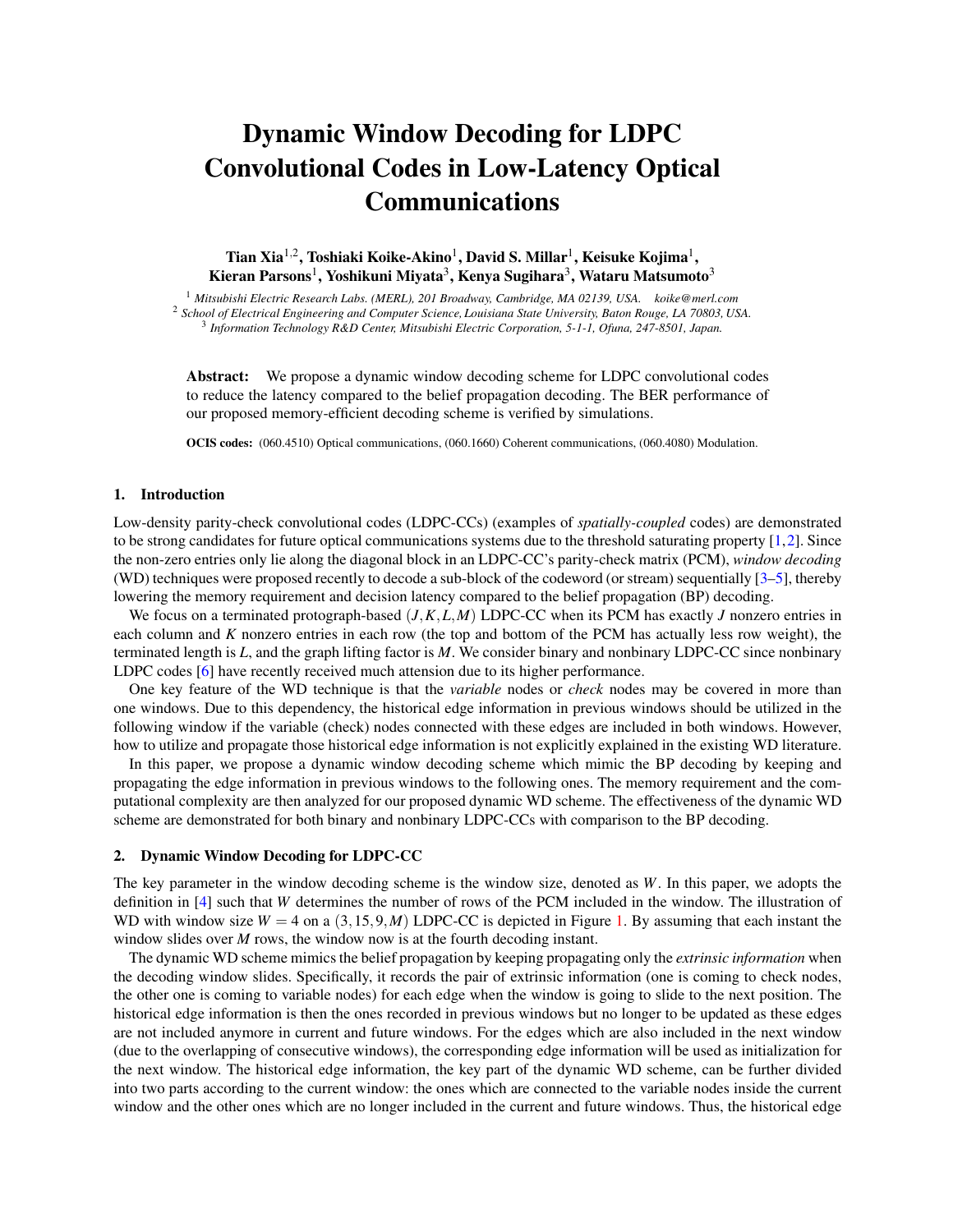

Fig. 1.  $(3,15,9,M)$  LDPC-CC's PCM and window decoding with window size  $W = 4$  at the 4-th decoding instant.

information in red is still propagated to the current window, and the historical edge information in green can be used to decode the corresponding variable nodes.

The memory requirement for our dynamic WD scheme is analyzed with comparison to the conventional BP decoding technique. Specifically, given a  $(J, K, L, M)$  LDPC-CC's PCM, the total number of edges in the PCM is  $(m_s + 1)$ *bML*, where  $m_s$  is syndrome former memory, and *b* is the number of permutation matrix for each time instant of the LDPC-CC's PCM. For the dynamic WD with window size *W*, the number of edges within the window is then at most  $(m_s + 1)$ *bMW*. In addition, the historical extrinsic information over  $(m_s + 1)m_s bM/2$  edges from previous *ms* windows is needed for the current window in dynamic WD scheme. Thus, the number of edges involved in each window is at most  $(m_s + 1)(W + m_s/2)$ *bM*. As the memory needed in iterative decoding is linear with the number of edges, the memory requirement of the dynamic WD can be reduced to  $(W + m_s/2)/L$  of the BP decoding. The computational complexity for the dynamic WD scheme is also of interest. In our dynamic WD scheme, there is neither syndrome check nor early termination mechanism. Thus, in each window, the dynamic WD will use up all available iterations, denoted as *N*<sub>iter</sub>. As an edge is at most included in *W* windows, the iteration number per edge for dynamic WD is at most  $WN_{\text{iter}}$ .

#### 3. Simulation Results

The bit-error-rate (BER) performances of our proposed dynamic WD scheme using different window size  $W = 6,10$ and different iteration number  $N_{\text{iter}} = 5,10,20,100$  are shown in Figure 2. The conventional BP performance is also evaluated for comparison, where the maximum iteration number *N*<sub>iter</sub> is 100. For the upper two sub-figures, a girth-8 (3*,*15*,*20*,*384) binary LDPC-CC with BPSK modulation is investigated. For the lower two sub-figures, a girth-8 (3*,*15*,*20*,*192) nonbinary LDPC-CC over GF(4) with 4-QAM modulation is taken as examples for illustration. These two codes are generated by optimizing the index of circulant permutation matrix using the technique in [7]. The codeword length is 38400 and 19200, respectively. Both codes have the same code rate 0.78.

In is shown in each sub-figure that with a ten times complexity reduction, the performance degradation for the dynamic WD using  $N_{\text{iter}} = 10$  is within 0.1 dB compared to it using  $N_{\text{iter}} = 100$ . The larger the window size, the better performance the dynamic WD scheme. With a sacrifice of less than 0.3 dB for a BER of  $10^{-4}$ ,  $N_{\text{iter}} = 5$  can be employed if the latency is of high priority. Note that the phenomenon that the dynamic WD can outperform BP in low SNR regions is not observed in the exiting WD references.

#### 4. Conclusions

In this paper, we propose a dynamic WD scheme for decoding LDPC-CCs. The BER simulation results demonstrate the effectiveness of our proposed WD schemes. Due to the low-latency and memory efficient natures, our proposed WD schemes can provide a possible solution for low-latency optical communication systems.